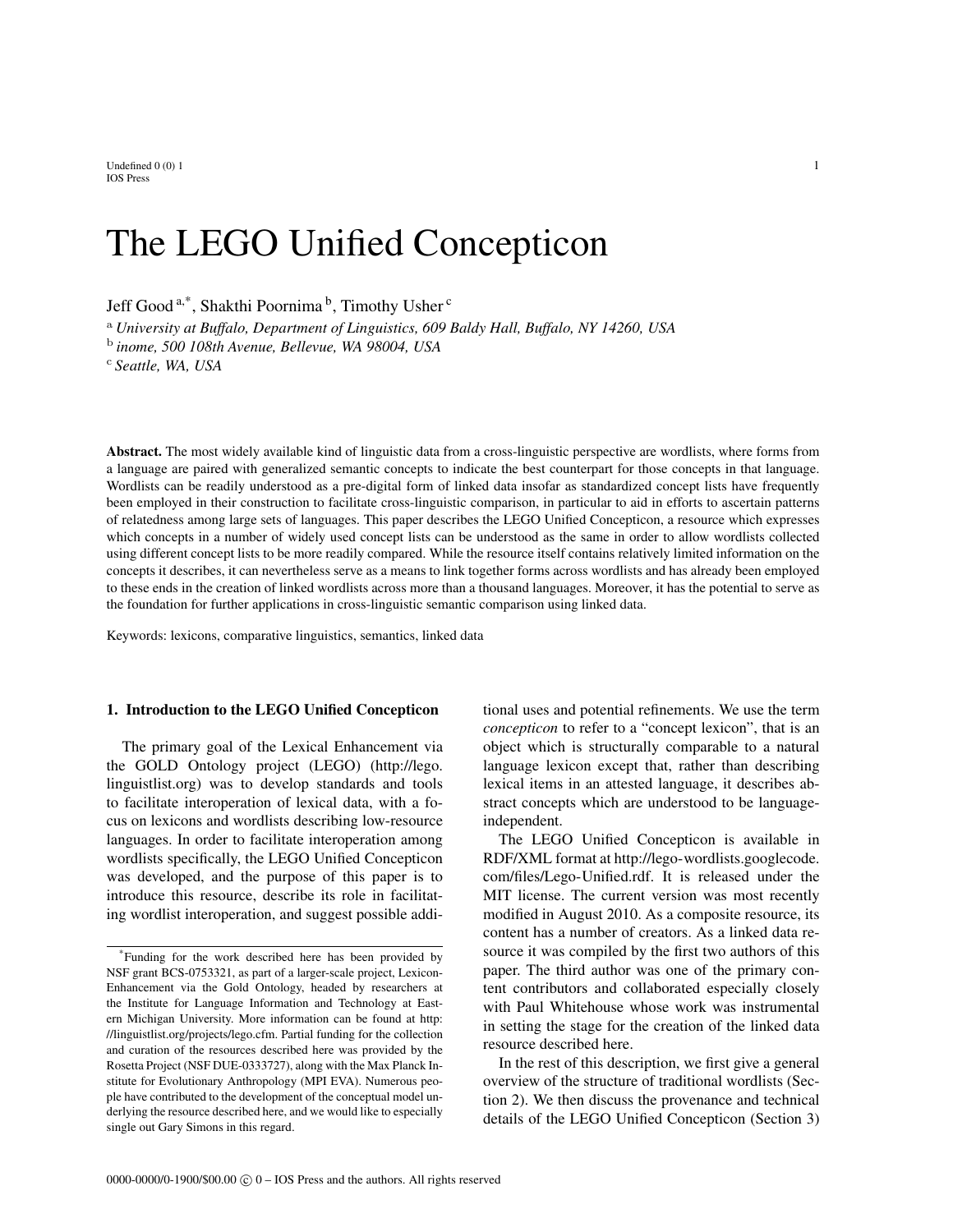and describe how it has been used to facilitate wordlist interoperation (Section 4). We conclude by discussing some of its current limitations and indicate ways in which it could be improved (Section 5).

Before moving on, we would like to emphasize that the work described here was primarily motivated by a desire to convert legacy datasets to contemporary interoperable formats. This has meant that we emphasized re-encoding of available information over adding clearly desirable new kinds of information, in particular relating the concepts of our concepticon to available semantic ontologies. We will return to this point in Section 5 and make relevant other remarks throughout. More detailed discussion of conceptual and practical considerations that led to the development of the resource described here can be found in [11].

### 2. Wordlists as a linguistic data type

Wordlists—i.e., simple lexical resources consisting of the pairing of a form with an abbreviated label expressing some meaning—have the greatest crosslinguistic coverage of any kind of descriptive resource, offering lexical data on perhaps a quarter or more of the world's languages. As such, there are clear motivations to making them available in interoperable formats. The hypothetical example in (1) illustrates a traditional presentation format of a wordlist, with English as the source language and French as the target language.

## (1) MAN *homme* WOMAN *femme*

The key features of a canonical wordlist entry are an index to a concept assumed to be of general provenance (e.g., MAN) and a form drawn from a specific language (e.g. *homme*) which has been determined to be the counterpart for that concept within that language. Most typically, the elements indexing the relevant concepts are themselves words drawn from languages of wider communication (e.g., English, Spanish. French, etc.), though this is done for convenience, and not because of any specific principle. Actual wordlists can deviate, in various ways, from the canonical presentation given in (1), for instance by including additional information such as part of speech or refinements to the meaning associated with a given concept label.

Wordlists differ from other kinds of lexical resources, such as dictionaries, in being constructed on the basis of a mapping from a set of meanings to a set of forms, rather than the reverse. Our use of the word *concept* is intended to distinguish between the general sorts of meanings that are involved in the construction of wordlists and the language-specific meanings that are associated with the actual words found in some language. For instance, the English word *man* can be used either to refer to male humans or humans in general. However, when used as a concept label, as in Figure 1, it will typically be understood to solely refer to a male human, while the label PERSON would be used for the more general concept.

If the core conceptual construct upon which lexicons and wordlists are built is the linguistic sign consisting of a triple associating form, grammatical information, and meaning, then wordlists can be understood as consisting of a set of defective signs in two ways. First, they contain information on the form and meaning parts of the triple, but not the grammatical part. Second, the meaning information they contain is not directly associated with the specific form but, rather, is a kind of "tag" indicating that the entire sign that a given form is associated with is the best counterpart in the language for a general concept.

Figure 1 compares the kind of information associated with signs in a dictionary to those in a wordlist. The box on the left gives a schematic form-grammarmeaning triple for the Spanish word *perro* 'dog', containing the sort of information that might be found in a simple bilingual dictionary. The box on the right schematizes the content of a parallel French wordlist entry for *chien* 'dog'. Here, no grammatical information or semantic information is associated with the form, but there is an indication that this lexical item is the closest counterpart to the general concept DOG in French.



Fig. 1. Lexicon sign versus wordlist sign

In the case of a word like *chien*, it is not only the counterpart of DOG in French, but also the translational equivalent of the English word *dog*, which the concept label mnemonically refers to. However, this cannot be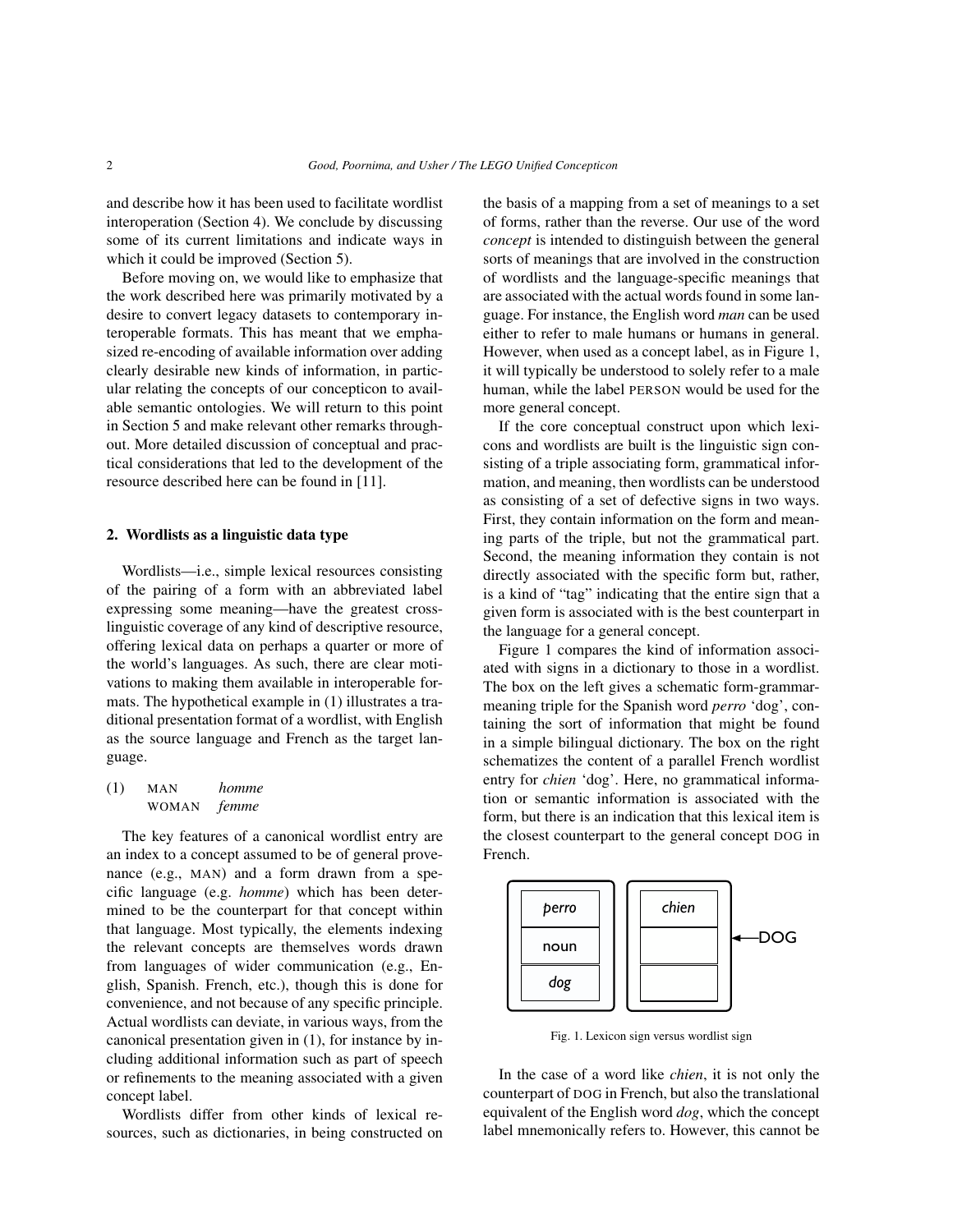assumed to be the case in general. As already discussed above, for example, the English concept label MAN is generally opposed to PERSON in concepticons to refer only to male humans. However, in actual English usage it will not always be the case that it should be translated with that sense, of course.

A traditional wordlist, based on the model described here, consists of both a set of forms and a set of concept labels, as well as statements mapping forms to concepts. We refer to the set of concept labels associated with a wordlist as a *concepticon* here, and discuss this object in further detail in the next section. As will be seen, our linked data representation of wordlists deviates from the traditional model in not directly containing concept labels but, rather, references to concepts described via labels in an external concepticon.

#### 3. Towards a standard concepticon

#### *3.1. Existing concepticons*

Two important aspects of concept lists used in the construction of wordlists are that (i) they are often re-used, and, therefore, informally standardized and (ii) they can be curated to a greater or lesser extent. The most important form of curation is the selection of the concepts themselves, with the best known criterion of selection being concepts whose associated words across languages are less likely to be borrowed, making them a good basis for genealogical classification. This is the basis of the so-called Swadesh wordlists, and a motivating factor behind more recent efforts at concepticon construction [13]. Other forms of curation are possible as well, such as placing the concepts within a taxonomy or elaborating the way they are referred to, for instance by using labels from multiple languages, though the LEGO Unified Concepticon is not curated to that degree. In discussing concepticons here, we are referring only to curated sets of concepts used for linguistic purposes, which makes them distinct from efforts like DBpedia [1], which does allow reference to a range of concepts but was not designed specifically for linguistic resources (see also Section 5).

Understood in a broad sense, it is likely that hundreds of different concepticons have been used at one time or another, especially if one takes a "splitting" approach and considers variants of common concepticons to be distinct from one another. At the same time, there is often significant overlap among them, especially since relatively large concepticons (on the order of, say, 1000 entries) will often contain all of the terms found in smaller concepticons (on the order of, say, 100 entries), as seen in [13]. A clear example of this is work done in the context of the Automated Similarity Judgment Program which uses a forty-entry concepticon that is explicitly understood as a subset of a Swadesh concepticon of 100 terms [14]. In some cases, relatively large wordlists are intended to be of general use, just with an expanded set of concepts. In other cases, they are specifically designed to augment general concepts with concepts relevant to specific language families or parts of the world, for instance sub-Saharan Africa [12].

The goal of the construction of the LEGO Unified Concepticon was to create a new concepticon, using a contemporary interoperation format which incorporated concepts from three pre-existing general concepticons, those of the Intercontinental Dictionary Series [6], the Loanword Typology project [5], and one devised by the third author in collaboration with Paul Whitehouse. The choice of these three concepticons was purely practical in nature: Wordlists associated with these three projects were processed as part of the larger LEGO project, and a mechanism was needed to allow interoperation among the wordlists despite their use of different concepticons. The construction of the unified concepticon was greatly facilitated by the fact that the third author, in collaboration with Paul Whitehouse, had already put significant effort into constructing a table expressing mappings between the concepts of these concepticons, something which cannot be fully automated since the ideal mappings require knowledge of the meanings referred to by the labels associated with each concept. The (relatively modest) contribution of the LEGO project, in this regard, was devising a means to express these mappings using linked data.

#### *3.2. The data model of the unified concepticon*

The present LEGO Unified Concepticon is based on a very simple data model. It consists of a set of "container" concepts each associated with a unique identifier, with each container concept described by references to equivalent concepts in the three concepticons it unifies. (The container concepts do not always contain references to three other concepts since not all concepts are represented in all three concepticons.) In addition, each container is associated with a preferred label for the concept in English. This la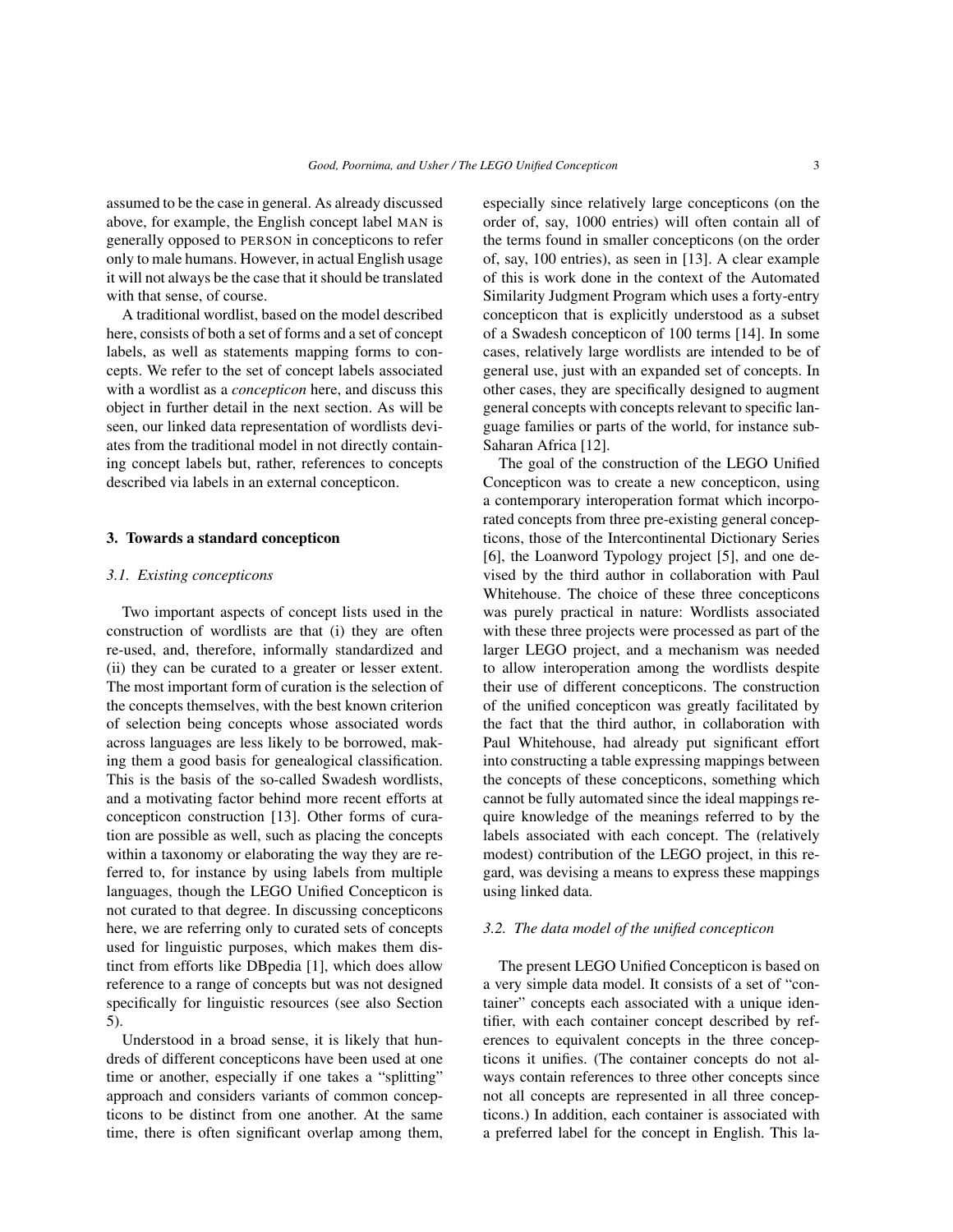bel draws on what we believe to be the most informative label in the concepticons that are being unified though this was an implementation decision and the model itself allows for any preferred label to be specified. Finally, since one of the source concepticons [5] already was available in linked data form, our unified concepticon includes an explicit link between its concepts and ours stating that they should be interpreted as the same. The container concepts in our unified concepticon can readily be associated with further information if deemed desirable (see Section 5).

The structure of the concepticon is schematized in Figure 2. The concepticon is a container (associated with metadata not depicted in the figure), which consists of unified concepts which are themselves containers for concepts from the concepticons. For purposes of documentation (and potential legacy applications) the concepts from the legacy concepticons are associated with a string indicating their identifier (usually a number) in their original source. However, they are not otherwise given the same level of information as the unified concepts since they are not intended to be the basis for future interoperation. Our current concepticon only gives one preferred label for each concept, but additional labels could be added, for instance in languages other than English (and, of course, other kinds of information could be added as well).



Fig. 2. Concepticon data structure

As indicated in Figure 2, we make use of concepts from the General Ontology for Linguistic Description (GOLD) [2] wherever possible as well as SKOS [9], in some cases.

#### 4. Linking wordlists via the concepticon

The primary application of the LEGO Unified Concepticon has been to link together forms from legacy wordlists that have been associated with the same concept. Specifically, we express our wordlists as consisting of sets of signs associated only with information about their forms and a reference to the concept they are associated with in the unified concepticon. The structure of these word lists is depicted in Figure 3.



Fig. 3. Word list data structure

As can be seen, the information encoded in these wordlists is quite sparse—for instance, it only includes concept identifiers, not concept labels. Therefore, in order to reconstruct the information associated with traditional wordlists (as in  $(1)$ ), the unified concepticon must be merged with the wordlist.

For purposes of illustration, we have made available three RDF/XML versions of the wordlists processed by the project at http://code.google.com/p/ lego-wordlists/downloads/. Each of these is drawn from a different data set. They are (i) a wordlist for the Abar variety of the language associated with ISO 639-3 code [mij] as found in the wordlists collected by the third author and Paul Whitehouse, originally drawn from [4], (ii) a wordlist for Saramaccan [srm], based on an original drawn from the World Loanword Database [3], and (iii) a wordlist for Archi [aqc] prepared by Madzhid Khalilov for the Intercontinental Dictionary Series [7].

In our own project, we maintain a convention of linking all wordlists through the container concepts of our unified concepticon. However, it would also be possible to link to the concepts of our source concepticons and use the mapping implied by our container concepts to achieve interoperation, which, imaginably, could be more straightforward for some projects. All of our forms are represented by Unicode strings that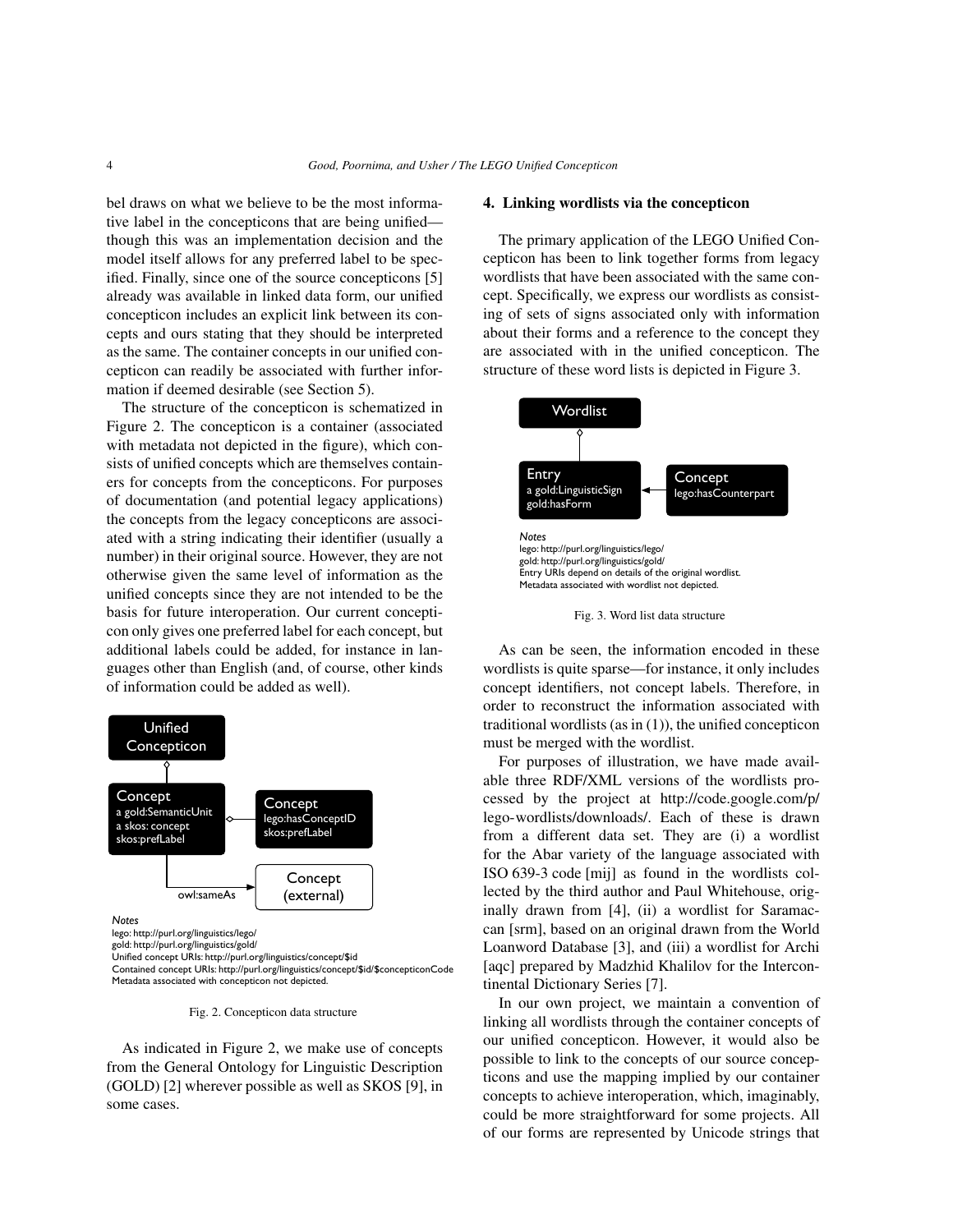can be accessed through a gold:stringRep property of a gold:FormUnit.

While we use wordlists containing very sparse information for our own project, there is no technical reason why our model could not be extended for use with richer lexicons. Our lego:hasCounterpart relation is understood to map from concepts to linguistic signs, and, as such, the properties of the signs could, in principle, be specified in more detail than what our wordlists provide. It would, in fact, be quite straightforward to, in effect, embed a wordlist inside a full dictionary using an appropriate set of counterpart specifications. Moreover, while we have chosen to model our wordlists using the abstract notion of the linguistic sign rather than the more concrete notion of lexical entry, as adopted, for instance, by the Lexicon Model for Ontologies (lemon) [8], there is no inherent reason why the mapping could not be made to such entities.

Finally, we only make use of a simple counterpart relation, but our model could be straightforwardly extended to cases where one is not dealing with an exact counterpart but, rather narrower or broader matches, by creating more precise counterpart specifications such as *subcounterpart*, *supercounterpart*, etc. (see [11]).

#### 5. Limitations and possible future directions

The fact that the LEGO Unified Concepticon was designed primarily as a means to allow legacy datasets to be expressed using a contemporary linked data model means that the information it contains is relatively limited since only limited information was required to re-encode the legacy data. There are relatively clear ways that it could be augmented, with the most obvious being adding ontological structure to the concepts found within it. Indeed, existing concepticons, such as that used for the Loanword Typology Project [5] (which was used in constructing our unified concepticon) already do something like this by grouping concepts into high-level categories such as *animals*, *food and drink*, etc. Another obvious improvement would be to add links from concepts in the unified concepticon to data sources that describe those concepts using more than a label, such as DBpedia [1]. In addition, of course, the set of concepts in the concepticon could be expanded to include those found in other wordlists and other concepticons using the concepts found in our concepticon could also be given appropriate reference in the container concepts on which our concepticon is built.

Given the limited information found in the LEGO Unified Concepticon, one may question the value it has over, for instance, an effort like DBpedia. From our perspective, the unified concepticon fulfills a quite distinct function. While DBpedia offers rich descriptions of concepts, our concepticon is sparser but more useful as a pivot through which different lexical resources can be interrelated. In particular, since our concepticon represents a "bottom-up" effort based on the kinds of data found in actual linguistic resources, it can efficiently allow the information found in those resources to be exploited in a Semantic Web context. Indeed, if many of the concepts in our concepticon could be linked to concept descriptions found in in DBpedia, then any wordlist whose forms can be readily linked to concepts in our concepticon will automatically link to DBpedia as well, and this should be a more straightforward task than linking directly to DBpedia since our concepticon is based on already common practice.

The concepts found in the LEGO Unified Concepticon, therefore, can be conceived as playing a role comparable to symbols drawn from the International Phonetic Alphabet (IPA) in the linked data system of the Phonetics Information Base and Lexicon [10]. They are not intended to be the "end point" of a semantic analysis but, rather, serve as a framework on which more detailed semantic specifications can be built. Furthermore, like the IPA, their value does not lie in having been devised using consistent ontological principles (or something comparably rigorous) but, rather, in the fact that they are widely used and understood by the community most actively collecting linguistic data—linguists themselves. For languages like English, there is sufficient interest to create custom-built semantic resources, but, for the vast majority of the world's languages, limited resources are likely to make the "universal pivot" approach of the LEGO Unified Concepticon considerably more viable in the long run.

#### References

- [1] Christian Bizer, Jens Lehmann, Georgi Kobilarov, Sören Auer, Christian Becker, Richard Cyganiak, and Sebastian Hellmann. DBpedia–A crystallization point for the Web of Data. *Web Semantics: Science, Services and Agents on the World Wide Web*, 7:154–165, 2009.
- [2] Scott Farrar and D. Terence Langendoen. An OWL-DL implementation of GOLD: An ontology for the Semantic Web. In Andreas Witt and Dieter Metzing, editors, *Linguistic mod-*